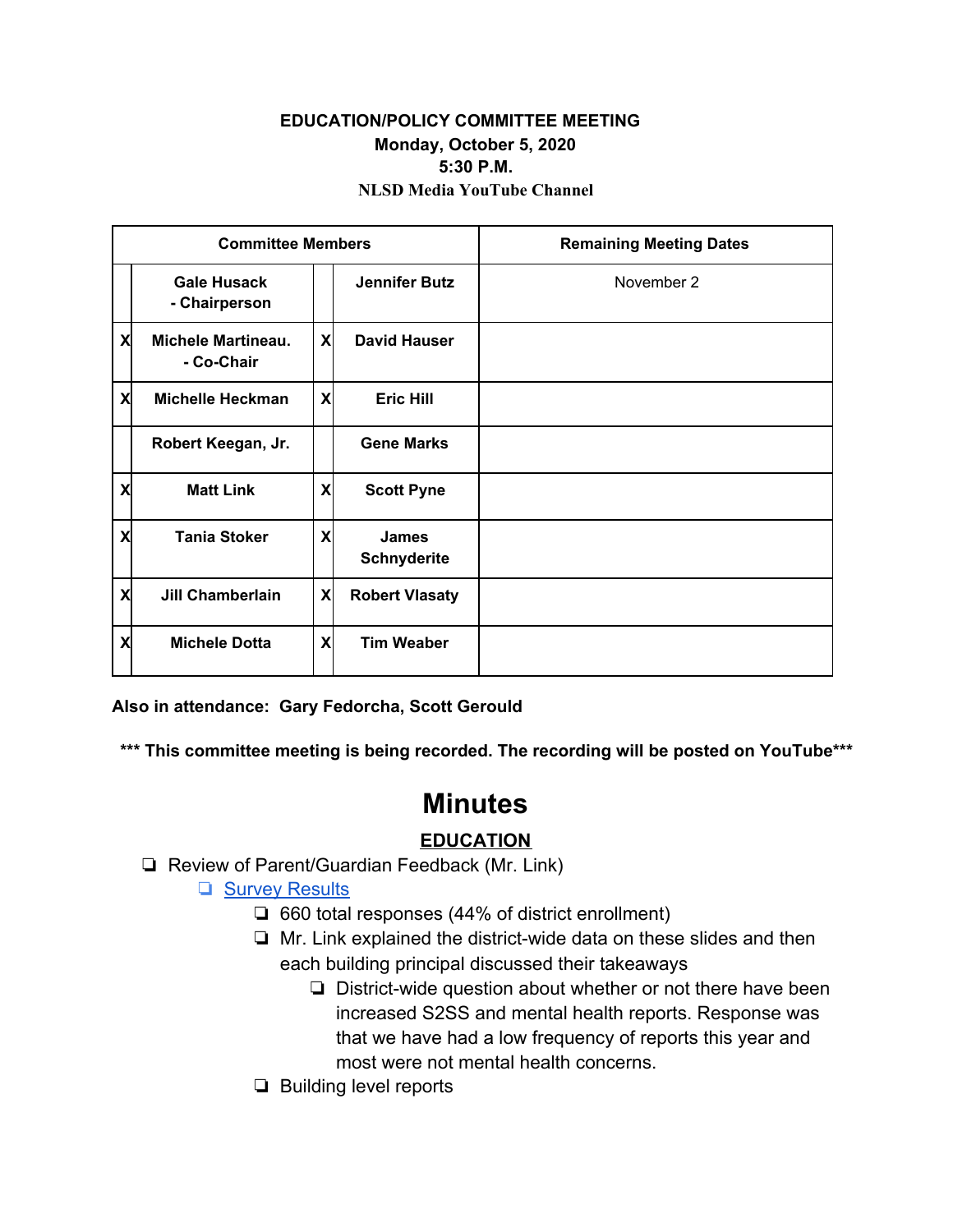- ❏ PE Mr. Schnyderite
	- ❏ Navigating technology Created technology how-to videos for families
	- ❏ Time for school work Streamline educational practices with the help of I4TL
- ❏ SE Mr. Pyne
	- ❏ Areas of Strength:
		- ❏ Virtual families gave overwhelmingly positive responses.
		- ❏ Parents consistently offered statements of solidarity and recognized that the faculty and staff are very much sharing in this struggle with them.
		- ❏ Responses on improvement from last year were near 80%.
		- ❏ Responses on principal and teacher communication were highly positive, indicating we are communicating the right amount.
	- ❏ Takeaways for improvement:
		- ❏ A common concern raised in the comments portions was that students lacked motivation to complete work at home.
		- ❏ We have been working with families where this is a particularly an obvious concern to develop work routines and positive reinforcement systems to mirror those that prove successful in the school environment. In addition, the school wide positive behavior support team is placing an emphasis on pride in work and assumption of responsibility as key areas to reinforce and we are building plans around that.
		- ❏ Another concern that emerged as an area of frustration is the challenges of navigating multiple tabs while completing work. To help resolve this we are putting together materials to be sent and kept at home to allow for students to reference while completing work in the virtual environment.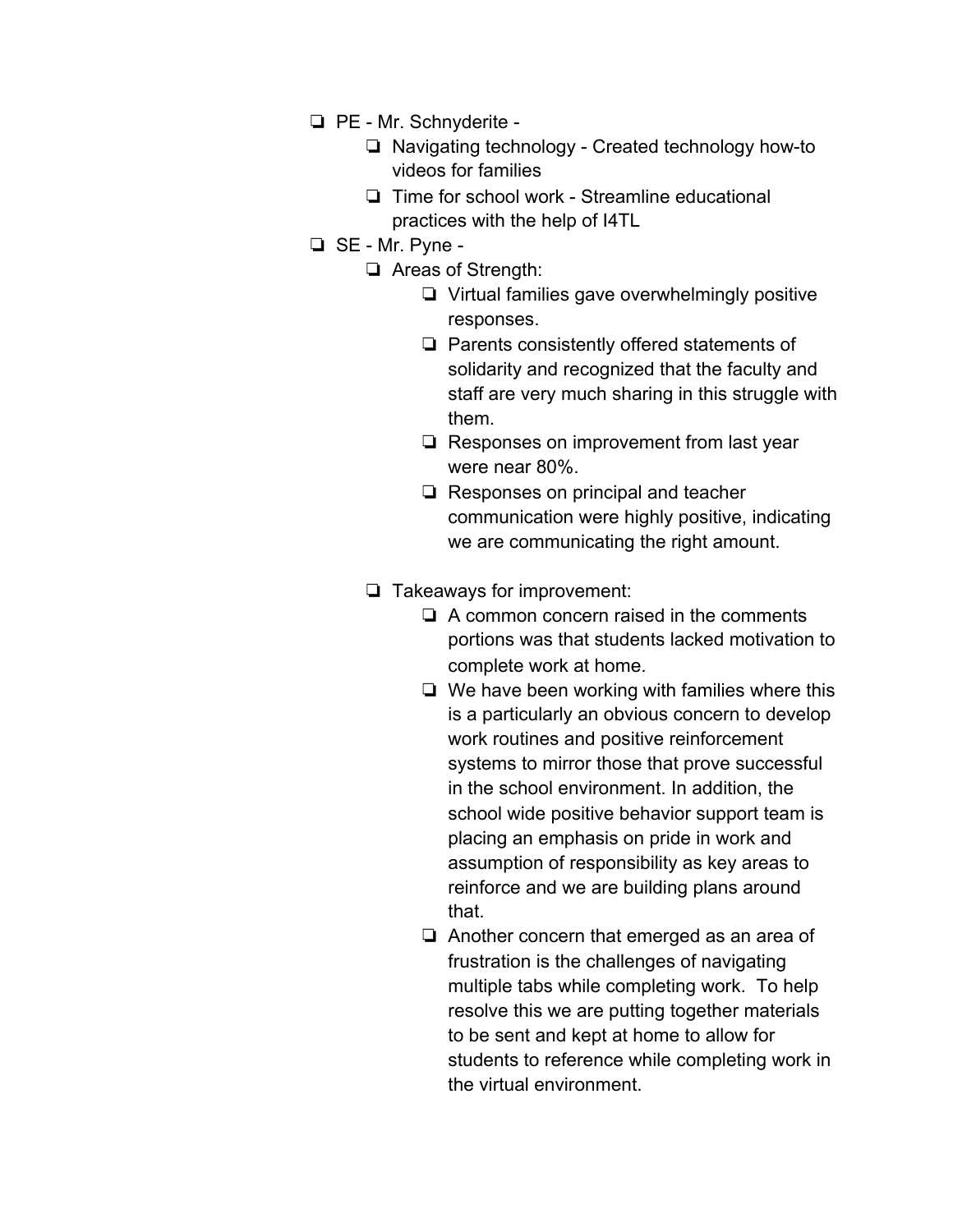- ❏ The final issue, for which we are continuing to seek solutions, is the difficulty for parents to check student work across platforms when they get home, ensuring their child did as they were supposed to. We have condensed areas and clicks much since spring but have yet to find a solution that is "single stop". We will continue to work through this.
- ❏ MS Mrs. Chamberlain
	- ❏ Positive Themes:
		- $\Box$  Communication parents are satisfied with the amount of communication from the district to the faculty
		- ❏ Improvement from the spring
		- ❏ Correct amount of work
		- ❏ Entering a safe environment
	- ❏ Main Concern:
		- ❏ For both parents/students struggling to maintain a schedule at home, focusing on work and lack of motivation.
		- ❏ More virtual/live streaming
	- ❏ Plan to improve:
		- ❏ Continue to work with the families who are struggling, Mrs. Brown, the faculty and staff.
		- ❏ Continue to share with parents their students schedule of classes, reinforce the use of PowerSchool.
		- ❏ Bring students back from full virtual to at least hybrid as needed.
		- ❏ Oct. 12 training for staff on webcam/live streaming
- ❏ HS Mr. Vlasaty
	- ❏ Parents' and Students' "Struggles" and "Improvements" were comparatively similar where approximately ⅓ of them stated that there were no struggles or improvements necessary. I have been contacted by many parents supporting our efforts and our decisions for this school year.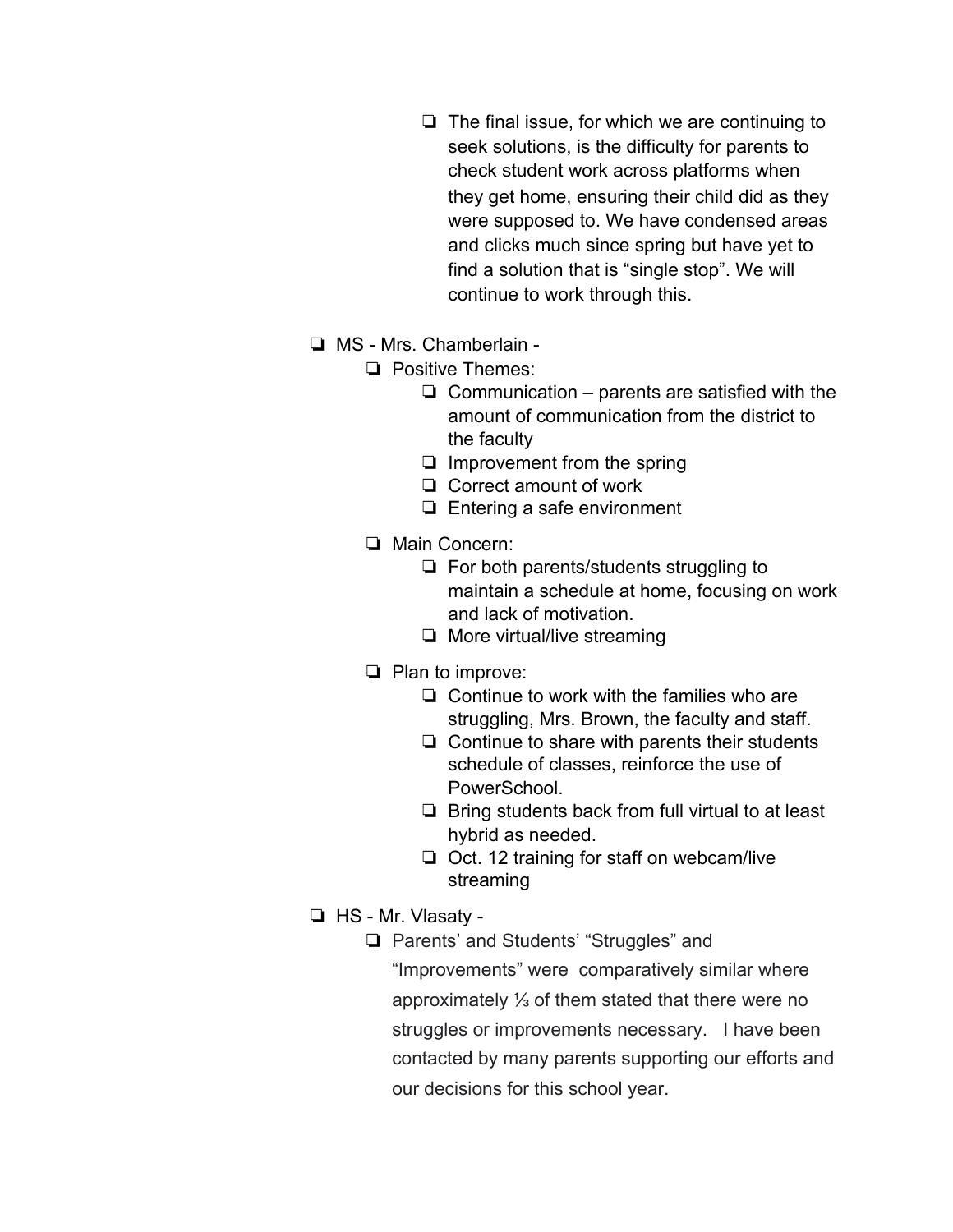- ❏ However, the struggles/improvements that were identified were more live instruction and communication/help from their teachers. We have planned for Professional Development and Support through our Google Teams and I4TL.
- ❏ Since the beginning of the school year I have seen a trend increasing students opting for Virtual (Hybrid 78% Virtual 22%) about 5 per week. I believe that we will be closer to 75/25% Hybrid / Virtual split soon.

## **POLICY**

- ❏ Title IX Updates (Dr. Stoker)
	- ❏ [Policy #103 Discrimination/Title IX Sexual Harassment Affecting](https://docs.google.com/document/d/1mqRYiYMaTqJuSJXQ7yIH9SipsQDGRSNum8oBALb9f7E/edit?usp=sharing) **[Students](https://docs.google.com/document/d/1mqRYiYMaTqJuSJXQ7yIH9SipsQDGRSNum8oBALb9f7E/edit?usp=sharing)** 
		- ❏ Dr. Stoker explained the annotated and marked-up items in the policy.
		- ❏ The board members on the committee recommended the policy goes to the October 12th Board agenda for first reading.
	- ❏ [Policy #104 Discrimination/Title IX Sexual Harassment Affecting Staff](https://docs.google.com/document/d/1z3CFnIvDOs22OEcrfZF-lcL38R78RTvvxoRBgaakCaI/edit?usp=sharing)
		- ❏ Dr. Stoker explained the annotated and marked-up items in the policy and also highlighted this policy is for employees, not students.
		- ❏ The board members on the committee recommended the policy goes to the October 12th Board agenda for first reading.
	- ❏ [Policy #247 Hazing](https://docs.google.com/document/d/1x--f_aW8jf0pL9Yrgh3NtsYMaGdseS1EDzIQTH8xd8E/edit)
		- ❏ Dr. Stoker explained the annotated and marked-up items in the policy.
		- ❏ The board members on the committee recommended the policy goes to the October 12th Board agenda for first reading
	- ❏ [Policy #249 Bullying/Cyberbullying](https://docs.google.com/document/d/1sZ6jams_H426uJoa4pcQMJ0snJ87Swl4sVYezgk2B4s/edit?usp=sharing)
		- ❏ Dr. Stoker explained the annotated and marked-up items in the policy.
		- ❏ The board members on the committee recommended the policy goes to the October 12th Board agenda for first reading
	- ❏ [Policy #317.1 Educator Misconduct](https://docs.google.com/document/d/1yh4OKQzUd8rQxhEajkJJrr26XCAo8jQsryOyJvXAPZk/edit)
		- ❏ Dr. Stoker explained the annotated and marked-up items in the policy.